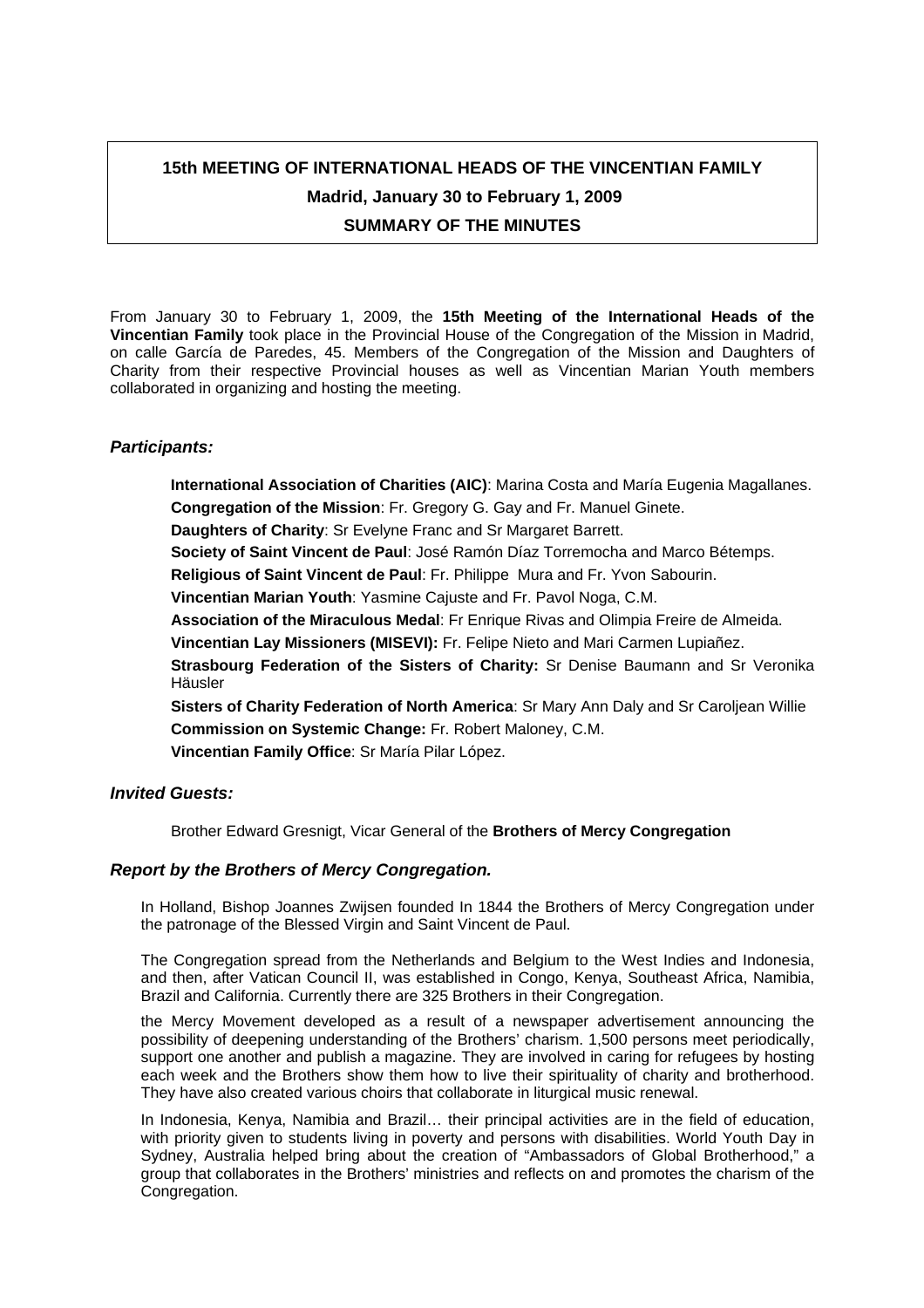Currently, they are involved in a process of becoming international, and various members of their General Council come from the countries previously mentioned. Ten years ago the Vincentian Family was founded in the Netherlands and the Brothers, along with 14 other Congregations, are part of this group.

## *Workshops by Continent for Advisors in the Vincentian Family.*

Fr. Manuel Ginete provided detailed information about the Workshops for the various Branches of the Vincentian Family that have been scheduled throughout this year 2009. The workshop for Latin America is scheduled for February 15-20 in Mexico D.F., for Brazil, June 10-14 in Brasilia, for Africa, July 19-25 in Yaoundé, Cameroon, and for the Asian countries, November 8-14 in Thailand.

All workshops will dedicate time to studying the role of the Advisor, according to Vincentian spirituality, and the rest of the time will be for formation on Systemic Change. The leaders are asked to carefully select those who will attend, with the idea that they be committed Advisors who will then be able to have a "multiplying effect" in sharing the knowledge they have received.

Fr. Maloney presented information on Systemic Change, providing details about the program. We were informed that the Workshop in the US will take place in October or November 2010. Among the difficulties that exist in organizing a workshop in Europe are the various realities and diverse languages present. There will be further study on how to respond to these issues.

## *Report from the Commission on Systemic Change.*

P. Maloney reviewed the activities that the Commission has been involved in during 2008 and the plans for 2009. He also shared with us that the book: *Seeds of Hope: Stories of Systemic Change* has already been published in Spanish and English and is in the process of being translated into French and Portuguese. The book is a good "tool" for understanding the significance of the many aspects of Systemic Change.

He shared that the Commission had awarded the two prizes planned for 2008 to a Project sponsored by the Daughters of Charity in Brazil and to a Project with the Society of Saint Vincent de Paul in Guatemala. The final date for sending in project applications for the prizes for 2009 is September 1.

## *Update on the Commissions and Organization for the 350th Anniversary of the death of Saint Vincent and Saint Louise (2010).*

Fr. Manuel Ginete, representing the Executive Committee for the Celebration of the 350th Anniversary, presented detailed information of what had taken place to date. He noted that the point of departure had been the previous meeting of the Heads of the Vincentian Family in January 2008. As Fr. Gregory had communicated with all the leaders in his letter of October 7, 2008, the following commissions were formed: "Vincentian Heritage," "Rome Celebration," "Paris Celebration," "Projects," "Finance," and "Secretariat." Each contains representatives from the various Branches, and the Executive Committee coordinates their respective activities. He presented the general objective of the celebration: "*That the Vincentian Family, together with the rest of the Church and the world, give homage to St. Vincent de Paul and St. Louise de Marillac as*  witnesses to and examples of love and service of the poor." He then outlined the activities that have been accomplished by the Executive Committee and the various Commissions.

- Vincentian Heritage Commission – They insist on the need to provide opportunities to learn more about Saint Louise, greater understanding of her spirituality and her action in collaboration with Saint Vincent. They propose a series of topics that could be addressed in monthly study handouts that could be distributed each month during 2010.

The decision was made to proclaim a "Jubilee Year" for the celebration from September 27, 2009 to September 27, 2010.

The development of an interactive CD was suggested, in which a sort of "virtual pilgrimage" of various Vincentian sites could be made. There is also value in using You Tube as a media to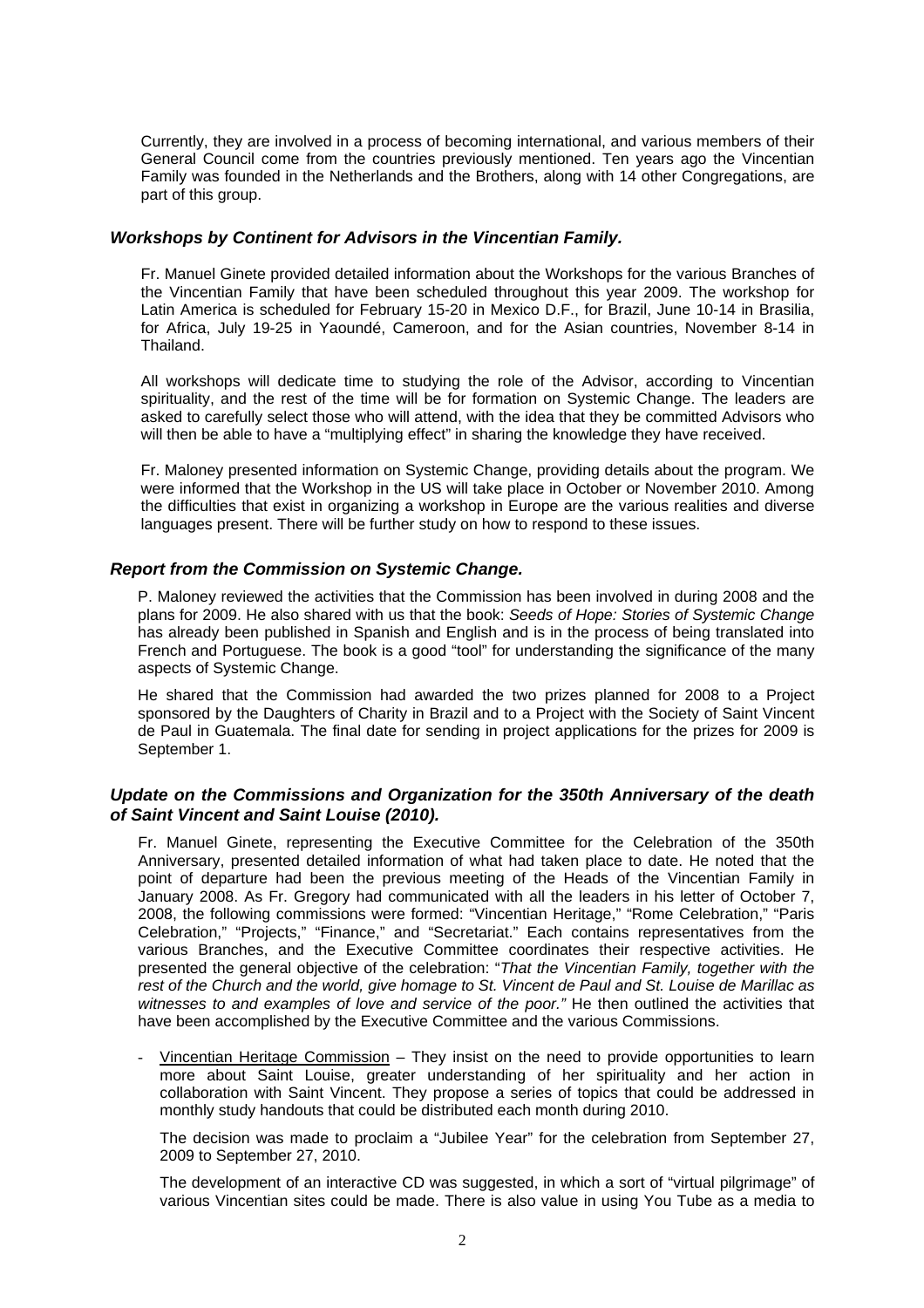make Saint Vincent and Saint Louise more widely known.

- Celebration Commission In Paris there is a Eucharistic celebration planned in the Cathedral in Paris for March 14 and in the Chapel of Our Lady of the Miraculous Medal on March 15. In Rome a Eucharistic celebration is scheduled in Saint Peter's Basilica on September 27.
- Projects Commission Fr. Maloney, member of the Commission, presented the objective of it: to help to chose and develop a common project in light of the Celebration, and at a later time, to decide who could benefit from assistance from the Vincentian Family.

He suggested that in choosing a Project, that it involve the greatest number of Branches possible, that it be focused on systemic change and that it be characterized by, among other factors: sustainability, ability to network and the possibility of being carried out by those who would benefit from it.

The initiation of a pilot micro-credit project in Haiti was proposed, and application of the project to other places would be determined based on the results obtained. Given the direct implications for each of the Branches, it was requested that all consult with their respective International Councils.

Secretariat Commission – They suggested the possibility of editing an illustrated book on the life of the Founders and the presence of the Vincentian Family throughout the world. They are also considering a commemorative album to mark the occasion and the need to open "windows" of the various FamVin pages telling about the Celebration.

A request was made to develop a simple brochure to publicize the objectives of the 350th Anniversary Celebration, with information to promote interest and encourage creativity in each place. This could be accompanied by some sort of document of a spiritual nature.

- Finance Commission – This commission has already met once and is waiting for the budget proposals from the various Commissions to submit them to the respective General Councils.

#### *Representation of the Vincentian Family before the UN.*

Fr. Gregory read a report made by Fr. Foley who represents the Congregation of the Mission at the UN, giving an update on the organization, in collaboration with other representatives from the Vincentian Family, principally Sr. Germaine Price, who represents the Daughters of Charity. Sr. Caroljean Willie, from the Federation of the Sisters of Charity, noted that being able to work together is a very positive aspect. For this reason, they meet monthly in order to study and prepare interventions.

Sr Caroljean added that there is a movement to substitute the expression "the poor" with "people living in poverty". She also noted that working collaboratively allows them to unite forces in defending the rights of persons living in poverty and gives such individuals the opportunity to express themselves as well.

## *Recommendations to the International Vincentian Family from the meeting of the Vincentian Family that took place in Bathurst and Sidney in July 2008.*

The decision was made to form a committee of six members: one representative each from JMV International, JMV Spain, SSVP International, SSVP Spain, a Daughter of Charity and Lisa Bright from Australia. JMV International has agreed to convoke the first reunion of this committee.

#### *Report about the historical sites for the Vincentian Family.*

Both the Congregation of the Mission and the Daughters of Charity are committed to the project of making the Berceau a more attractive place from an international perspective, so that pilgrims can receive information in their own languages. There are many groups that visit the Berceau and can benefit from the opportunity to understand more about our charism.

The participants reiterated that groups who visit the Berceau are greatly impressed by it and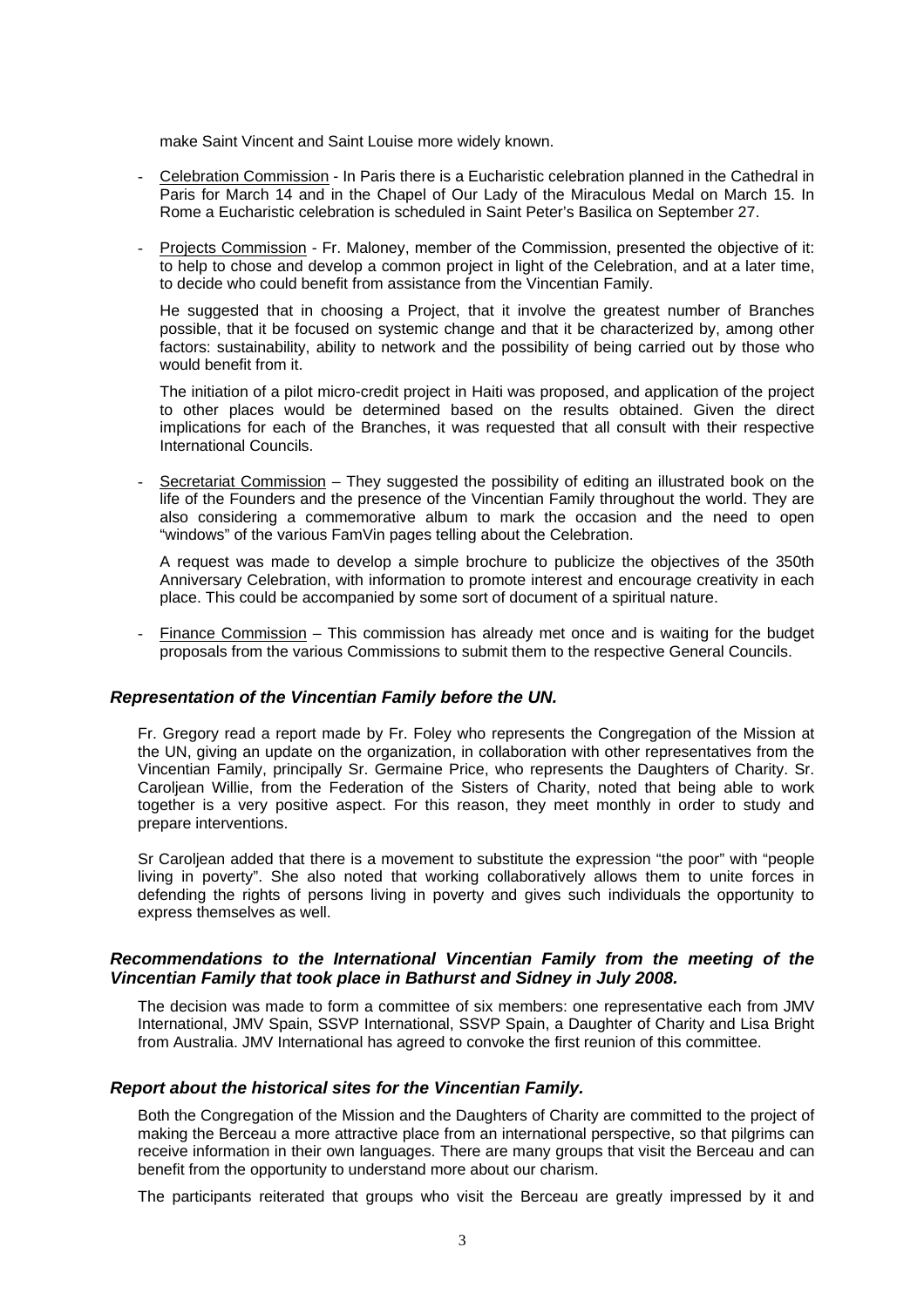appreciate discovering it and understanding in a deeper way the human and spiritual process that Vincent de Paul went through in his journey towards God and towards persons living in poverty.

The importance of organizing visits to these places was stressed, taking advantage of the 350th Anniversary. There are events connected to all of these places, and thus visiting them gives new dimensions to the story of Saint Vincent. Fr. Rybolt's book was suggested as a good tool, which could be accompanied by a spiritual guide to the places where Saint Vincent, Saint Louise, Saint Catherine Laboure, Frederic Ozanam, etc. lived.

## *Celebration of the Feast of Saint Vincent de Paul for 2009.*

Since it was decided that the Celebration of the 350th Anniversary will begin on September 27, 2009, it was proposed that this be the point of departure for the Celebration. It seemed appropriate to proceed as in the previous year: first by communicating by a brief summary of this meeting, and during the month of May, an official announcement of the Celebration of the 350<sup>th</sup> Anniversary of the death of Saint Vincent and Saint Louise, the motivation for celebrating the Jubilee Year.

#### *Other business.*

**- Marco Betemps**, from the Society of Saint Vincent de Paul, gave a detailed report on the presence of various Branches of the Vincentian Family in health services on the continent of Africa along with the Hospital Order of Saint John of God. They are present in about 150 different places in 28 countries and the opportunities to benefit from an agreement with Sanofi-Aventis who market a drug against malaria.

**- Fr. Gregory** shared that the Congregation of the Mission wished to evaluate the webpage of FamVin. Although there are topics that appear in all three languages, the reality is that the website in English has been developed to a much greater extent than the other two languages, offering a larger quantity of information. The participants greatly appreciate all the material provided on Systemic Change and are disappointed that this material is not published in the other two languages. The issue of the need for translators once again came up.

#### *Dates and locations for future meetings.*

- 2010: January 29 31 in Paris, at the Motherhouse of the Daughters of Charity
- 2011: January 14 16 in Rome
- 2012: January 13 15 in Paris

## *Presentation and dialogue with the Coordinator of the Vincentian Family in Spain.*

On Sunday there was a very congenial gathering with representatives of the Vincentian Family in Spain. In her opening remarks, Carmen Gomez, the President of AIC Spain, welcomed all the representatives of the Vincentian Family on the international level and thanked us for having chosen Madrid as the site for our meeting and for having set aside time to come together as "family," united by the same charism and committed to a common mission.

After showing a Power Point presentation on the realities of each Branch in the Vincentian Family, Irune Fernandez from JMV gave a report on the steps that Coordinator of the Vincentian Family in Spain has taken for formation, from when she began at the time of the  $5<sup>th</sup>$  World Meeting for Families that took place in Valencia in July 2006. The challenges currently facing the Coordinator are: helping the groups to get to know one another better, collaboration in projects, being a living witness to the charism in society, celebrating and praying together as a Family on special occasions and sharing formation locations.

Fr. Gregory, before concluding the Gathering, thanked the Vincentian Family in Spain for their welcome and expressed gratitude to the Coordinator for her presence. He also thanked the members of the Congregation of the Mission and the Daughters of Charity in the two Provincial houses for their excellent hospitality given to the participants, and the translators for their quality service. He expressed how grateful he is for the efforts made to provide formation for the Vincentian Family Coordinator in Spain and encourages them to continue this. He noted that Spain is one of the places with a large representation of the Vincentian Family and that thanks to its missionary spirit, it has